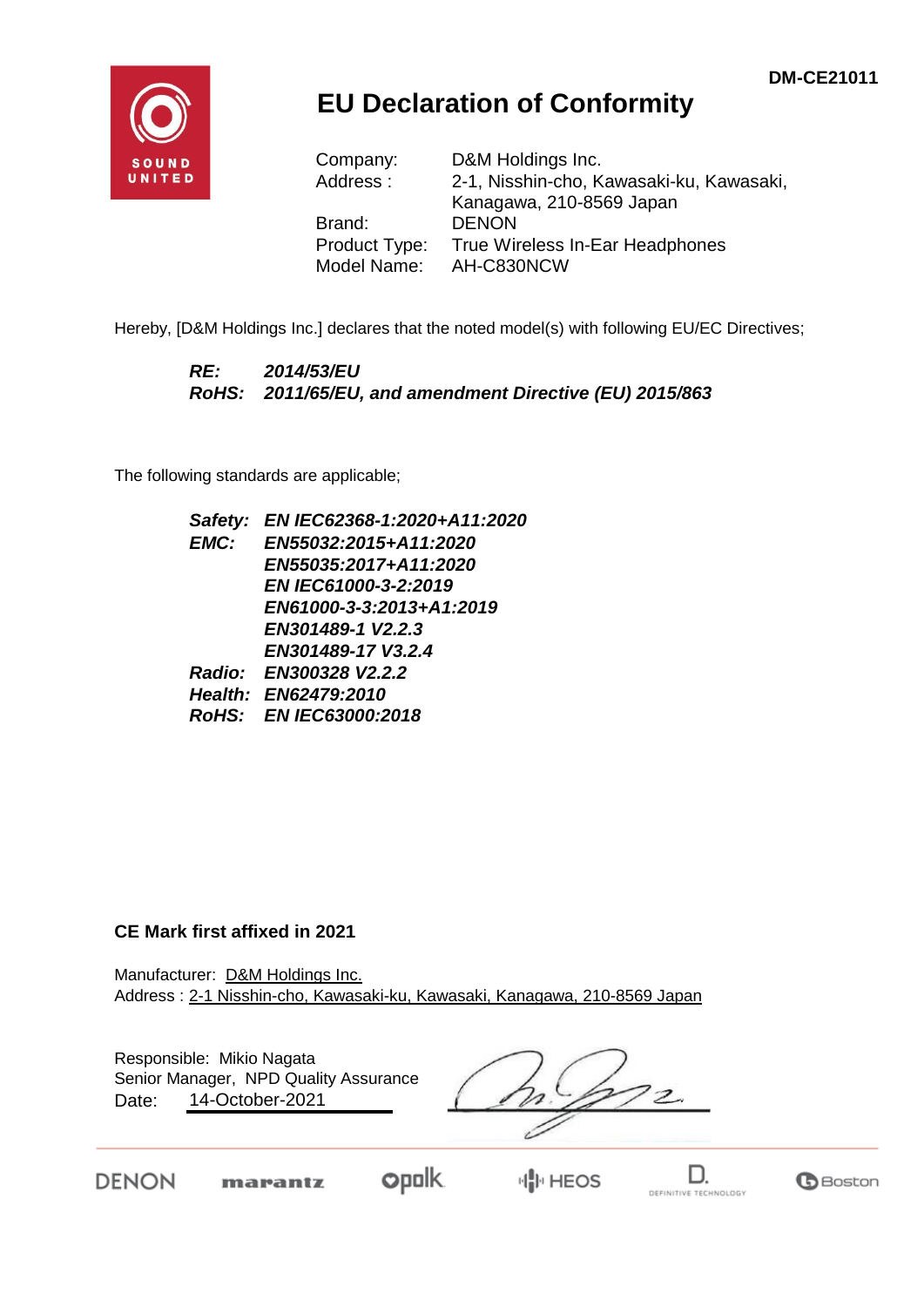# **D&M Holdings Inc.**

2-1 Nisshin-cho, Kawasaki-ku, Kawasaki-shi, Kanagawa, 210-8569 Japan Tel : +81-44-670-2665 Fax : +81-44-670-2697

### **Provision of information on the compliance of combinations of radio equipment and software**

General Information:

| <b>Report Date:</b> |          | 14-Oct-21                                                            | Report No.: | DM-Radio21011 |
|---------------------|----------|----------------------------------------------------------------------|-------------|---------------|
| Manufacturer:       |          | D&M Holdings Inc.                                                    |             |               |
|                     | Address: | 2-1 Nisshin-cho, Kawasaki-ku, Kawasaki, Kanagawa,<br>210-8569, Japan |             |               |
| Factory             |          | Please refer to "Factory Information"                                |             |               |
| Model Tested:       |          | AH-C830NCW                                                           |             |               |
| Appliance Type      |          | True Wireless In-Ear Headphones                                      |             |               |
| <b>Brand Name:</b>  |          | <b>DENON</b>                                                         |             |               |
| Country of Origin:  |          | China, Viet Nam                                                      |             |               |

Radio Specification:

| vpe       | Range            | Max.RF       | <b>RF Power</b> |
|-----------|------------------|--------------|-----------------|
|           | -reauencv        | Power(Limit) | ، est result of |
| Bluetooth | MHz<br>2402~2480 | 20dBm        | .13dBm          |

Technical document: Test Report No. DDT-R21060713-2E03, DDT-R21060713-2E04

Software version information: Charge case: V04.32 or later Earbuds: V0.41\_sy89 or later

※There is no change in the performance of Safety, EMC and Radio by version update.

Checked by: Akihiro Yoshida Approved by:  $\perp$ 

 $\overline{\mathcal{P}}$ 

Mikio Nagata, Senior Manager NPD, Quality Assurance. D&M Holdings Inc.